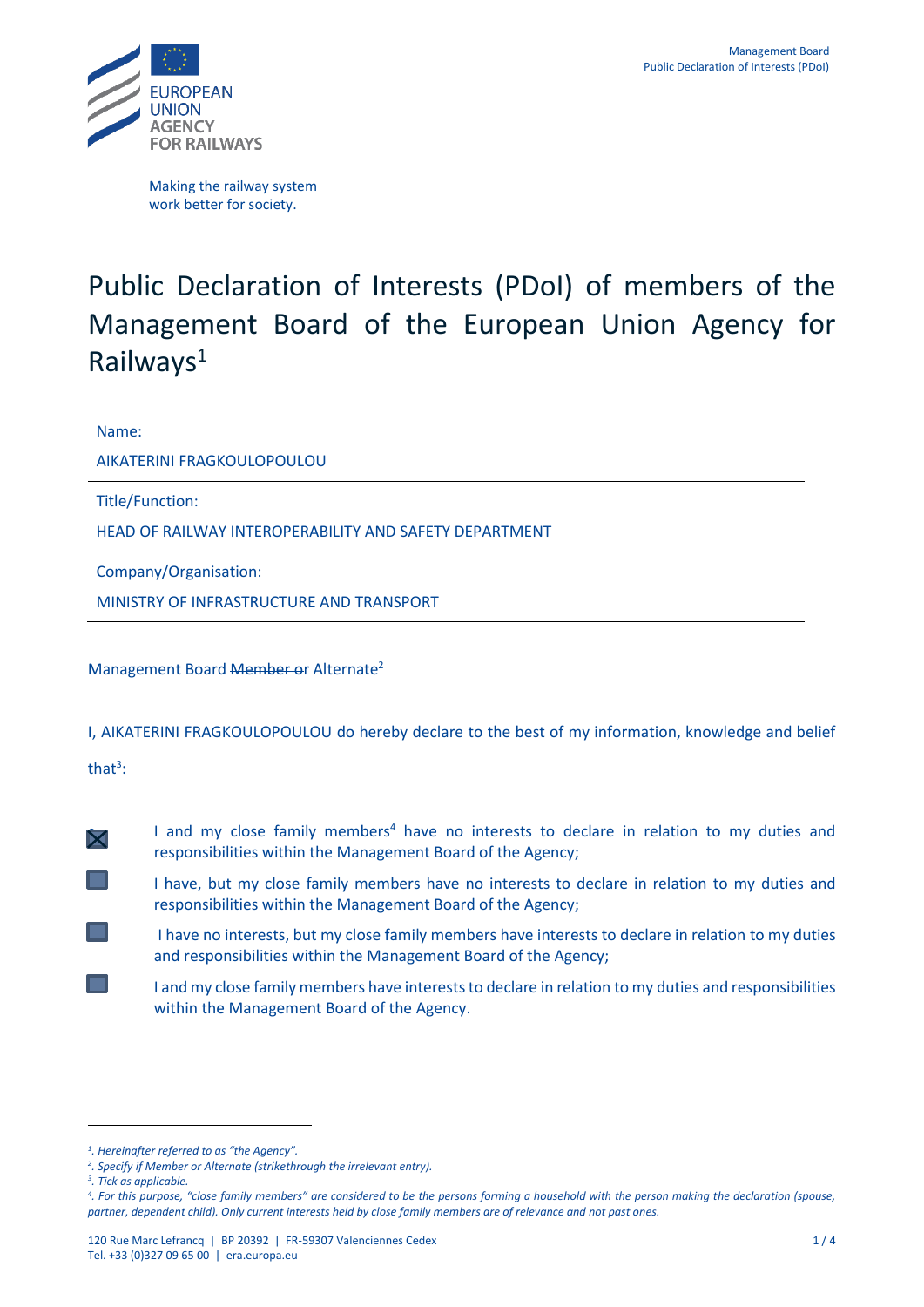I have recorded the following interests in the field of the Agency's activities<sup>5</sup>:

| Title/Function (you or your close<br>family members)                                                                                                   | <b>Period of activity (within)</b><br>the past 5 years) | <b>Company or organisation</b> | Description of the activity (including contracts with the<br>Agency, as well as Products, Projects, and/or Activity<br>references<br>accordance<br>withthe<br>in<br><b>Agency</b><br><b>Programming Document)</b> |  |
|--------------------------------------------------------------------------------------------------------------------------------------------------------|---------------------------------------------------------|--------------------------------|-------------------------------------------------------------------------------------------------------------------------------------------------------------------------------------------------------------------|--|
| 1. Employment with a company or an organisation                                                                                                        |                                                         |                                |                                                                                                                                                                                                                   |  |
|                                                                                                                                                        |                                                         |                                |                                                                                                                                                                                                                   |  |
|                                                                                                                                                        |                                                         |                                |                                                                                                                                                                                                                   |  |
|                                                                                                                                                        |                                                         |                                |                                                                                                                                                                                                                   |  |
|                                                                                                                                                        |                                                         |                                |                                                                                                                                                                                                                   |  |
| 2. Legal representation of or provision of consultancy or of advice to or assignement of a strategic advisory role within a company or an organisation |                                                         |                                |                                                                                                                                                                                                                   |  |
|                                                                                                                                                        |                                                         |                                |                                                                                                                                                                                                                   |  |
|                                                                                                                                                        |                                                         |                                |                                                                                                                                                                                                                   |  |
|                                                                                                                                                        |                                                         |                                |                                                                                                                                                                                                                   |  |
|                                                                                                                                                        |                                                         |                                |                                                                                                                                                                                                                   |  |
| 3. Member of a Management Board or equivalent structure of a company or an organisation                                                                |                                                         |                                |                                                                                                                                                                                                                   |  |
|                                                                                                                                                        |                                                         |                                |                                                                                                                                                                                                                   |  |
|                                                                                                                                                        |                                                         |                                |                                                                                                                                                                                                                   |  |
|                                                                                                                                                        |                                                         |                                |                                                                                                                                                                                                                   |  |
|                                                                                                                                                        |                                                         |                                |                                                                                                                                                                                                                   |  |
| 4. Member of an Advisory Board or equivalent structure of a company or an organisation                                                                 |                                                         |                                |                                                                                                                                                                                                                   |  |
|                                                                                                                                                        |                                                         |                                |                                                                                                                                                                                                                   |  |
|                                                                                                                                                        |                                                         |                                |                                                                                                                                                                                                                   |  |
|                                                                                                                                                        |                                                         |                                |                                                                                                                                                                                                                   |  |
|                                                                                                                                                        |                                                         |                                |                                                                                                                                                                                                                   |  |

<sup>&</sup>lt;sup>5</sup>. Please kindly note that the table below while covering many of the varied situations that commonly arise in practice, do not purport to provide an exhaustive list of potential interests, nor could they do so, and that all other elements that might jeopardise your independence and impartiality in the performance of your duties in the service of the Management Board should also be indicated under point 8 "Other relevant *information" of the table hereunder.*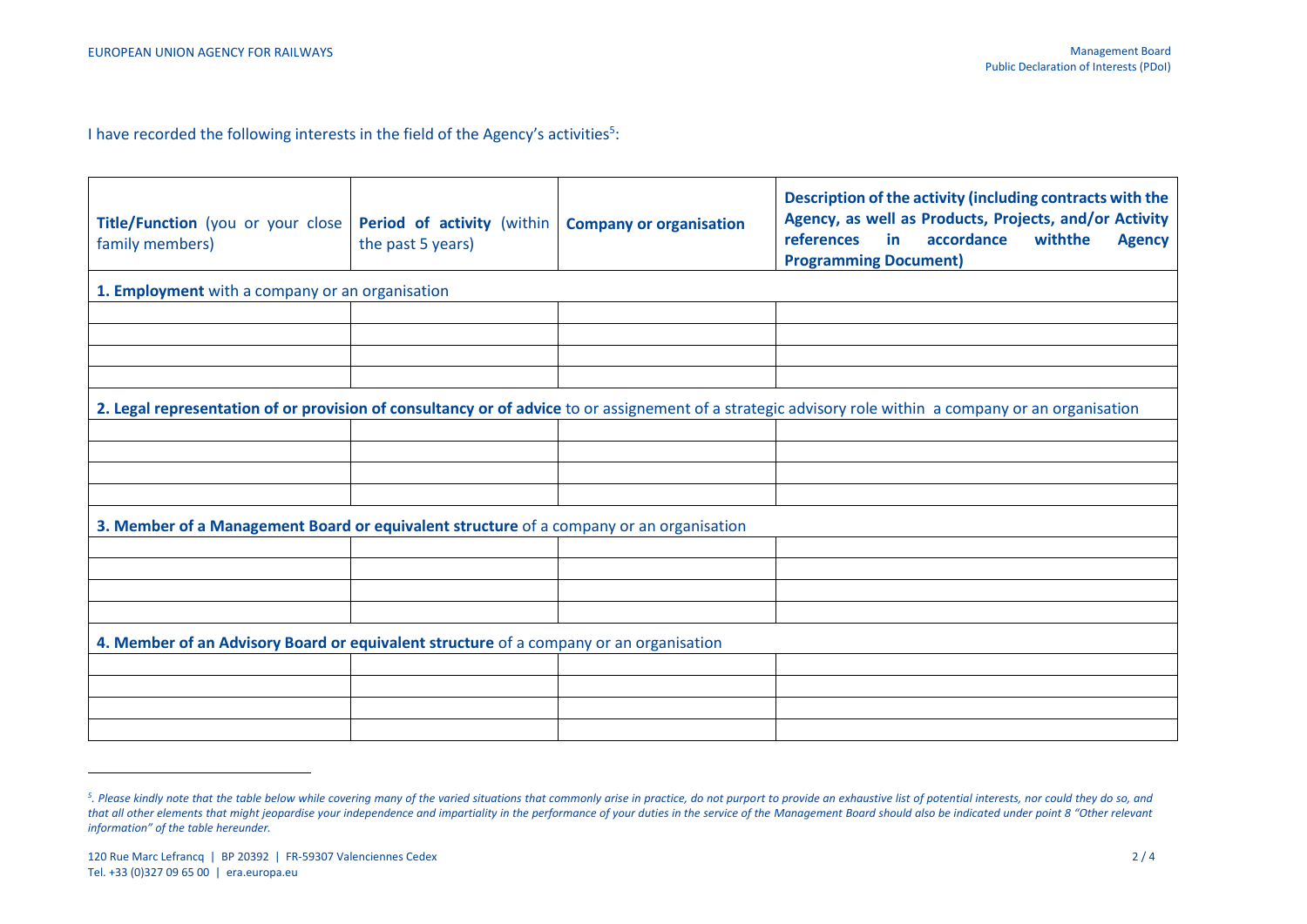| Title/Function (you or your close<br>family members)                                                                                                                                                                                                                                                                                                                                                                                         | Period of activity (within<br>the past 5 years) | <b>Company or organisation</b> | Description of the activity (including contracts with the<br>Agency, as well as Products, Projects, and/or Activity<br>references in accordance with the<br><b>Agency</b><br><b>Programming Document)</b> |  |  |
|----------------------------------------------------------------------------------------------------------------------------------------------------------------------------------------------------------------------------------------------------------------------------------------------------------------------------------------------------------------------------------------------------------------------------------------------|-------------------------------------------------|--------------------------------|-----------------------------------------------------------------------------------------------------------------------------------------------------------------------------------------------------------|--|--|
| 5. Other membership or affiliation                                                                                                                                                                                                                                                                                                                                                                                                           |                                                 |                                |                                                                                                                                                                                                           |  |  |
|                                                                                                                                                                                                                                                                                                                                                                                                                                              |                                                 |                                |                                                                                                                                                                                                           |  |  |
|                                                                                                                                                                                                                                                                                                                                                                                                                                              |                                                 |                                |                                                                                                                                                                                                           |  |  |
|                                                                                                                                                                                                                                                                                                                                                                                                                                              |                                                 |                                |                                                                                                                                                                                                           |  |  |
|                                                                                                                                                                                                                                                                                                                                                                                                                                              |                                                 |                                |                                                                                                                                                                                                           |  |  |
| 6. Research funding from a company or an organisation, including grants, rents, sponsorships, fellowships, non-monetary support                                                                                                                                                                                                                                                                                                              |                                                 |                                |                                                                                                                                                                                                           |  |  |
|                                                                                                                                                                                                                                                                                                                                                                                                                                              |                                                 |                                |                                                                                                                                                                                                           |  |  |
|                                                                                                                                                                                                                                                                                                                                                                                                                                              |                                                 |                                |                                                                                                                                                                                                           |  |  |
|                                                                                                                                                                                                                                                                                                                                                                                                                                              |                                                 |                                |                                                                                                                                                                                                           |  |  |
|                                                                                                                                                                                                                                                                                                                                                                                                                                              |                                                 |                                |                                                                                                                                                                                                           |  |  |
| 7. Financial investments in a company or an organisation, including holding of stocks and/or shares, stock options, equity, bonds, partnership interest in<br>the capital of such undertaking, one of its subsidiaries or a company in the capital of which it has a holding (of a value above 10,000 € per company or<br>shares, stocks or comparable entitling you to a voting right of 5% or more (notwithstanding their financial value) |                                                 |                                |                                                                                                                                                                                                           |  |  |
|                                                                                                                                                                                                                                                                                                                                                                                                                                              |                                                 |                                |                                                                                                                                                                                                           |  |  |
|                                                                                                                                                                                                                                                                                                                                                                                                                                              |                                                 |                                |                                                                                                                                                                                                           |  |  |
|                                                                                                                                                                                                                                                                                                                                                                                                                                              |                                                 |                                |                                                                                                                                                                                                           |  |  |
|                                                                                                                                                                                                                                                                                                                                                                                                                                              |                                                 |                                |                                                                                                                                                                                                           |  |  |
| 8. Other relevant information                                                                                                                                                                                                                                                                                                                                                                                                                |                                                 |                                |                                                                                                                                                                                                           |  |  |
|                                                                                                                                                                                                                                                                                                                                                                                                                                              |                                                 |                                |                                                                                                                                                                                                           |  |  |
|                                                                                                                                                                                                                                                                                                                                                                                                                                              |                                                 |                                |                                                                                                                                                                                                           |  |  |
|                                                                                                                                                                                                                                                                                                                                                                                                                                              |                                                 |                                |                                                                                                                                                                                                           |  |  |
|                                                                                                                                                                                                                                                                                                                                                                                                                                              |                                                 |                                |                                                                                                                                                                                                           |  |  |